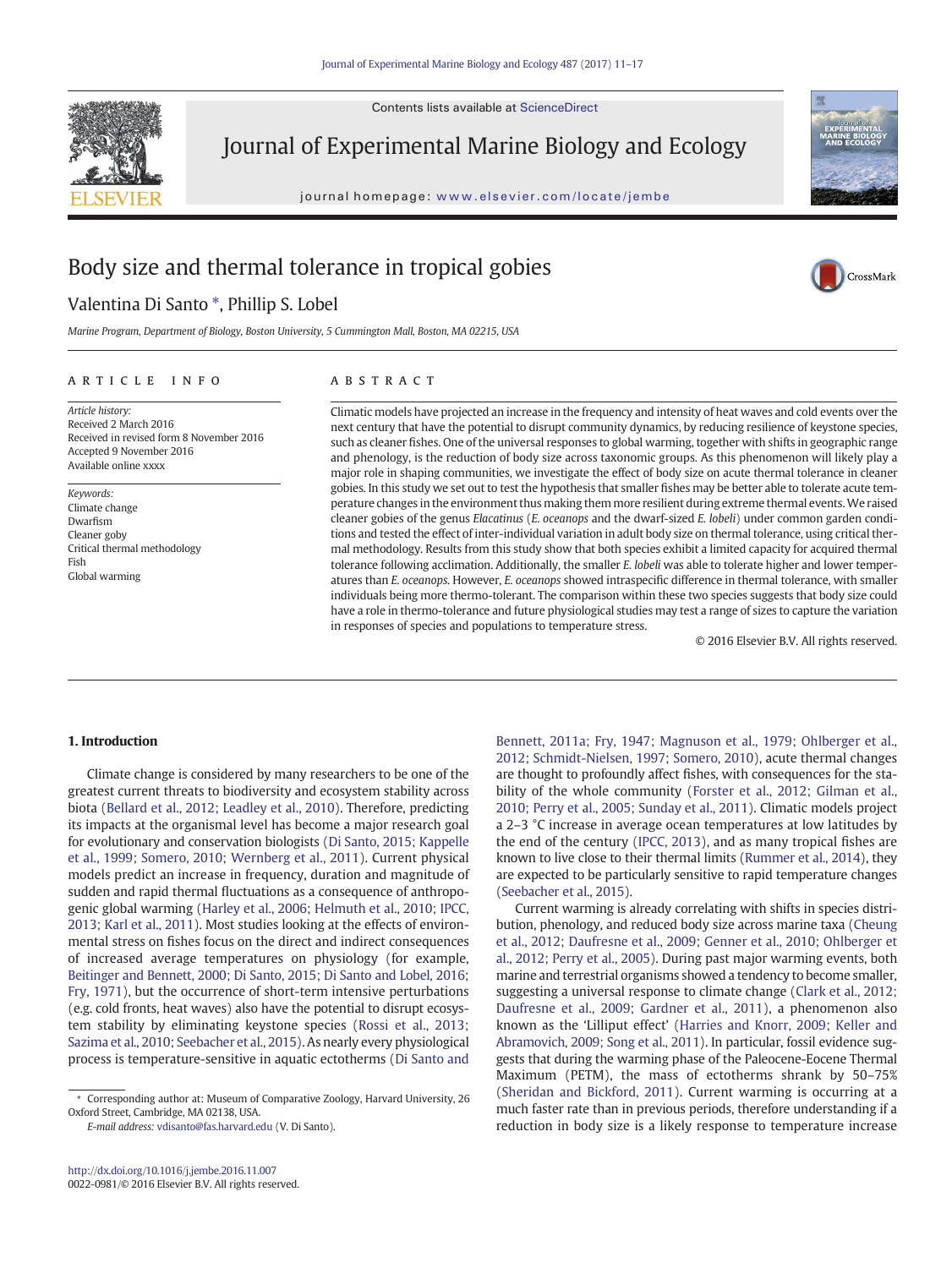could be very useful to predict changes in biomass expected for the next century ([Angilletta et al., 2004; Gardner et al., 2011; Sheridan and](#page-5-0) [Bickford, 2011\)](#page-5-0).

The Lilliput effect could be explained by the fact that smaller fishes are generally found in low oxygen or marginal environments, and consequently may have an acquired or intrinsic tolerance to acute or chronic temperature changes ([Fry and Hart, 1948; Keller and Abramovich,](#page-5-0) [2009\)](#page-5-0). Nonetheless, demonstrating an increase in acute thermal tolerance in smaller fish has been difficult, as results disagree on the effect of body size on tolerance (for example, [Barrionuevo and Femandes,](#page-5-0) [1995; Ospina and Mora, 2004; Pörtner and Knust, 2007; Recsetar et](#page-5-0) [al., 2012\)](#page-5-0). Many previous studies compared different age classes (for instance, juveniles vs. adults), thus making it difficult to exclude the effect of changing metabolic requirements and sensitivities linked to particular life stages [\(Recsetar et al., 2012\)](#page-6-0). To overcome these limitations, it is possible to evaluate variations in thermal tolerance of conspecifics or congenerics that occupy similar environments but possess different adult sizes ([Landry et al., 2007; Ohlberger et al., 2012; Ohlberger et al.,](#page-5-0) [2008; Shields and Underhill, 1993](#page-5-0)). By testing the effect of body size on acute thermal tolerance in laboratory-controlled settings, it is possible to exclude differences derived by dissimilar acclimation histories and life stages from those resulting from body mass alone [\(Baumann](#page-5-0) [and Conover, 2011; Di Santo, 2015](#page-5-0)), although transgenerational effects are known to play a role in stress response throughout development and in adults [\(Salinas and Munch, 2012](#page-6-0)).

The Caribbean goby, Elacatinus lobeli [Randall and Colin, 2009](#page-6-0), was considered a dwarf variant of the well-known neon goby, Elacatinus oceanops Jordan 1904, until genetic and morphological data supported a species level designation [\(Randall and Colin, 2009; Taylor and](#page-6-0) [Hellberg, 2006, 2005](#page-6-0)). The two species are ecologically equivalent; they reside in colonies on shallow live coral heads where they wait to clean potential fish hosts from external parasites [\(Olivotto et al., 2005;](#page-6-0) [Whiteman and Côté, 2004](#page-6-0)). They are also morphologically similar except for a difference in coloration and body mass, with E. oceanops being larger than E. lobeli [\(Randall and Colin, 2009](#page-6-0)). These two species also show intraspecific variation in adult body size ([Di Santo and](#page-5-0) [Lobel, 2016](#page-5-0)), therefore they make a good model to test the effect of body size on thermal tolerance. In a previous study, the authors tested the digestive performance of E. oceanops and E. lobeli at different temperatures and found that the larger gobies have reduced digestion performance at higher temperatures when compared to smaller individuals of the same or sister species [\(Di Santo and Lobel, 2016](#page-5-0)). These results seem to support the hypothesis that smaller fishes fare better in warming environments ([Twitchett, 2007](#page-6-0)). As increasing temperature is accompanied by a decrease in dissolved oxygen in the water, and increasing respiratory surfaces is metabolically expensive [\(Atkinson, 1994; Horne et al., 2015; Forster et al., 2012](#page-5-0)), larger fishes might suffer from the masking effect of temperature on oxygen availability thus showing greater thermal sensitivity than smaller individuals [\(Fry, 1947, 1971](#page-5-0)). In support of this hypothesis, analyses of the correlation between temperature and body size across a wide range of species, from protists to animals, show a strong negative relationship between size and temperature in aquatic species [\(Atkinson, 1994; Forster et al.,](#page-5-0) [2012\)](#page-5-0) furthering the idea that oxygen supply, thermal sensitivity and body mass are intertwined. In this study, the hypothesis that fishes would exhibit a negative correlation between body size and thermal tolerance was tested in adult cleaner gobies acclimated to a set of temperatures, in 'common garden' conditions.

#### 2. Material and methods

#### 2.1. Holding conditions of experimental animals and thermal profiles

Juvenile E. lobeli ( $n = 48$ ) were collected at Wee Wee Caye, Belize (16.76N, 88.14W), while juvenile E. oceanops ( $n = 48$ ) were collected in Key Largo, Florida, USA (25.16N, 80.29W). Fishes were divided by species and randomly assigned to independent tanks, in one of three constant temperature acclimation groups, 20, 24, or 28 °C. All groups were maintained in well aerated and filtered 130-L aquaria, and kept at diel photoperiod of 12 h light: 12 h dark. Water quality in each tank was monitored weekly to test for ammonia, nitrites, and nitrates. Fishes were fed a mixed diet of fresh frozen mysis shrimp and marine flakes twice daily ad libitum throughout the acclimation period but were fasted for 24 h prior to experimentation to ensure measurements were taken while the animals were in post-absorptive state. Temperature was initially set at 24  $\pm$  0.5 °C with a submersible Ebo Jager 50-W aquarium heater. After a two-week period at 24 °C, water temperatures were unchanged, or increased or decreased 0.5 °C per day until reaching acclimation temperatures of 20, 24, and 28 °C, which were then maintained for one year (i.e. until fish reached adult size and thermal tolerance was tested). The upper and lower temperatures were chosen using the chronic thermal tolerance methodology [\(Beitinger](#page-5-0) [and Bennett, 2000\)](#page-5-0). Briefly, temperature was either decreased or increased 0.5 °C per day to determine the temperature tolerance of cleaner gobies with feeding cessation as the endpoint ([Beitinger and Bennett,](#page-5-0) [2000\)](#page-5-0). The behavior of fishes was observed twice a day and the temperature at which each fish refused food for two consecutive feeding events was recorded, i.e. endpoint of chronic tolerance experiment (Bennett et al., 2000). Chronic upper temperature for E. lobeli was  $29.7 \pm 0.2$  °C (range: 28.5–31 °C) while for E. oceanops was  $29 \pm 0.1$  °C (range: 28– 29.5 °C). The chronic lower temperature for E. lobeli was  $19.2 \pm 0.2$  °C (range: 17.5–20 °C) while for *E*. oceanops was  $18.9 \pm 0.1$  °C (range: 18–19.5 °C). Thermal profiles (over a period of about 10 years) at the two locations where fishes were collected were analyzed to determine mean maximum and minimum temperature as well as the average temperatures experienced by these two species ([Di Santo and Lobel, 2016\)](#page-5-0). Water thermal data from Wee Wee Caye, Belize were recorded every hour using HOBO temperature loggers (loggers and data were lost between 2008 and 2010 due to a hurricane). Ocean temperature data from the reef at Key Largo, Florida Keys, USA were obtained from NOAA (<http://www.nodc.noaa.gov>).

#### 2.2. Critical thermal methodology

To quantify high and low temperature tolerance, critical thermal maximum (CTMax) and minimum (CTMin) of E. lobeli and E. oceanops were calculated as the arithmetic mean temperature at which fishes exhibited loss of equilibrium (LOE), defined as the inability to maintain dorsal-ventral posture for 1 min [\(Cox et al., 1974; Eme and Bennett,](#page-5-0) [2009; Mora and Ospina, 2002\)](#page-5-0) or muscle spasm after steady temperature increase or decrease [\(Becker and Genoway, 1979; Beitinger and](#page-5-0) [Bennett, 2000](#page-5-0)). Some authors suggest muscle spasms should be used for CTM determinations instead of LOE [\(Bonin et al., 1981;](#page-5-0) [Lutterschmidt and Hutchison, 1997a; Paladino et al., 1980](#page-5-0)), however in this study both species experienced LOE and muscle spasm nearly simultaneously with no temperature difference between the two endpoints. For each trial, fish from each respective treatment were placed one each into 1 L glass beakers filled with water held at the same start acclimation temperature and suspended in a re-circulating water bath. Oxygen saturation was maintained and thermal stratification prevented by providing moderate aeration to each beaker. Water temperature was increased or decreased 0.3 °C per minute by heating or cooling in a recirculating bath equipped with a TE-10D Techne Heater or a DS-4 Aqua Logic Delta Star Chiller, and continuously monitored inside the beaker using a Traceable® NIST calibrated thermometer. This rate of temperature change was chosen based on previous studies that showed it is slow enough to track fish body temperature but does not induce thermal acclimation in the fish ([Becker and Genoway, 1979; Cox et al.,](#page-5-0) [1974; Lutterschmidt and Hutchison, 1997b](#page-5-0)). Water temperature was increased or decreased until fish exhibited LOE or muscle spasm [\(Beitinger and Bennett, 2000; Eme and Bennett, 2009](#page-5-0)), at which time water temperature was recorded and the fish immediately transferred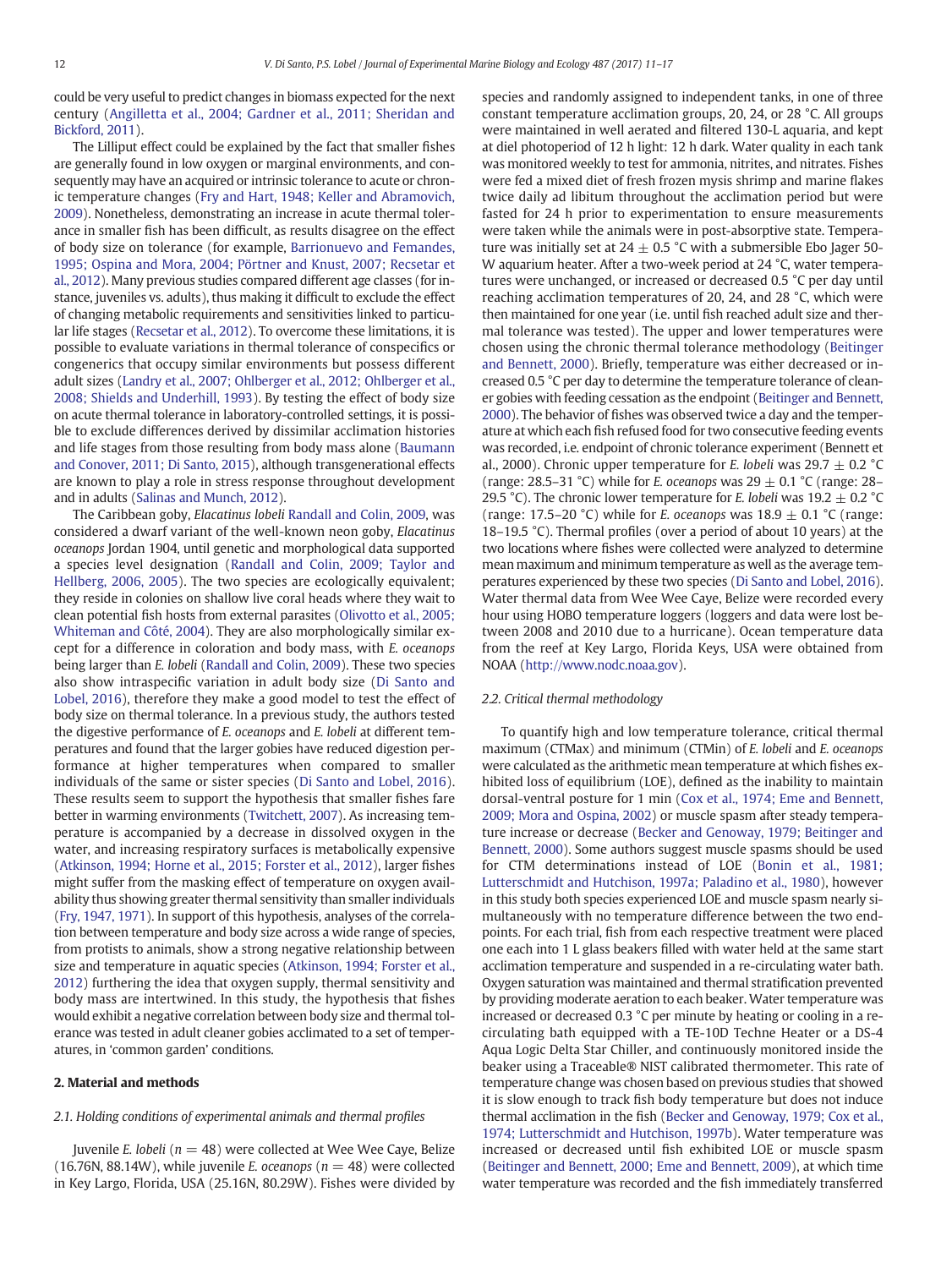to the original acclimation temperature. Gobies were then massed  $(\pm 0.01 \text{ g})$ , measured (standard length  $\pm 0.1 \text{ mm}$ ) and returned to their acclimation tank.

#### 2.3. Construction of thermal polygons

The thermal tolerance niche for the two species of gobies was quantified by constructing ecological thermal tolerance polygons [\(Eme and](#page-5-0) [Bennett, 2009; Fangue and Bennett, 2003; Taylor et al., 2005\)](#page-5-0). Thermal tolerance polygons were assembled with both thermal tolerance scope (difference between the CTMax and CTMin) and acclimation range, and was expressed quantitatively using area units ( $^{\circ}C^{2}$ ). The regression model of CTMax or CTMin on acclimation temperature of fish used in constant-temperature trials was used to define the upper and lower boundaries of the polygon. Division of the polygon was that of thermal tolerance independent of previous thermal acclimation history (i.e., intrinsic tolerance zone) and thermal tolerance gained through acclimation (i.e., acquired tolerance zone) by drawing two horizontal boundary lines across at the lowest CTMax and highest CTMin constant-temperature values ([Fangue and Bennett, 2003](#page-5-0)).

#### 2.4. Statistical analyses

The effect of the year-long acclimation temperatures on adult size in the two species was analyzed using a two-way analysis of variance (ANOVA) with temperature and species as factors. To test for the effect of adult body size (mass or standard length), acclimation temperature and species on CTmax and CTmin a two-way analysis of covariance (ANCOVA) was run with temperature and species as factors and mass (or standard length) as covariate. If interactions between the factors were found, these are reported following the analyses. Tukey-Kramer multiple comparisons tests (Tukey-Kramer MCT) were used to discriminate between means. Temperature data collected at the sites of fish collection (WWC and Key Largo) were analyzed to determine mean monthly and yearly temperatures, maximum and minimum temperatures, temperature trends (least squares regression). All statistical decisions were based on  $\alpha = 0.05$ . All statistical analyses were performed in JMP Pro version 11.

#### 3. Results

None of the fishes died during or subsequent to the thermal tolerance trials. Wet mass and standard length in E. oceanops were greater than in E. lobeli regardless of temperature treatment (2-way ANOVA,  $F_3$ <sub>94</sub> = 54.85 p < 0.0001) (Table 1). Species, mass or standard length, and acclimation temperature had a significant effect on CTMax and CTMin (2-way ANCOVA,  $F_{7,40} = 50.95$ ,  $p < 0.0001$ ; Figs. 1 and 2; Table 1). Critical thermal maxima  $(\pm SD)$  of *E*. oceanops and *E*. lobeli acclimated at temperatures between 20 and 28 °C ranged from 31.8  $\pm$  0.47 °C to 35.5  $\pm$  1.47 °C and 34.9  $\pm$  0.83 °C to 39.1  $\pm$  0.72 °C, respectively (Table 1; Fig. 1); CTMax significantly increased at higher acclimation temperatures ( $p < 0.0001$ ), decreased with mass ( $p = 0.005$ ) and standard



Fig. 1. Ecological thermal polygon with critical thermal minima (CTMin; white symbols) and maxima (CTMax; black symbols) values for Elacatinus lobeli (circles) and E. oceanops (triangles) acclimated to temperatures between 20 and 28 °C. Vertical bars represent 95% confidence intervals. Regression models on acclimation temperature were based on 8 fish each species per acclimation groups ( $n = 48$  fish per species). High temperature tolerances are represented by the regression models: CTMax =  $22.62 + 0.46 \times$ acclimation temperature ( $R^2 = 0.9$ ,  $p < 0.0001$ ) in E. oceanops and CTMax = 24.31 + 0.526  $\times$  acclimation temperature (R<sup>2</sup> = 0.88, p < 0.0001) in E. lobeli. Low temperature tolerances are represented by the regression models: CTMin = 8.85 + 0.28  $\times$  acclimation temperature (R<sup>2</sup> = 0.88, p < 0.0001) in E. oceanops and CTMin =  $5.9 + 0.39 \times$  acclimation temperature ( $R^2 = 0.95$ ,  $p < 0.0001$ ) in *E. lobeli.* 

length ( $p = 0.02$ ), and were distinct at each acclimation temperature and between species (Tukey-Kramer MCT,  $p < 0.05$ ). Critical thermal minima ( $\pm$ SD) of *E. oceanops* and *E. lobeli* ranged from 14.7  $\pm$  0.25 °C to 17.0  $\pm$  0.54 °C and 13.8  $\pm$  0.24 °C to 17.0  $\pm$  0.24 °C, respectively (Table 1; Fig. 1); CTMin were significantly lower at cooler acclimation temperatures ( $p < 0.0001$ ), smaller mass ( $p = 0.04$ ) and distinct at each acclimation temperature (Tukey-Kramer MCT,  $p < 0.05$ ) but not across standard lengths ( $p = 0.7$ ). Low temperature tolerances (CTMin) are represented by the regression models: CTMin  $=$ 8.85 + 0.28  $\times$  acclimation temperature (R<sup>2</sup> = 0.88, p < 0.0001) in E. oceanops and CTMin = 5.9 + 0.39  $\times$  acclimation temperature ( $R^2$  = 0.95,  $p < 0.0001$ ) in E. lobeli (Fig. 1). High temperature tolerances (CTMax) are represented by the regression models: CTMax  $=$ 22.62 + 0.46  $\times$  acclimation temperature ( $R^2 = 0.9$ ,  $p < 0.0001$ ) in E. oceanops and CTMax =  $24.31 + 0.526 \times$  acclimation temperature  $(R^2 = 0.88, p < 0.0001)$  in E. lobeli (Fig. 1).

Data from CTM were combined to construct thermal polygons for each species and overlapped to show differences in thermal tolerance (Fig. 1). Total polygon area for E. oceanops was 137.6  $^{\circ}C^{2}$  and only 18.6% of the tolerance was acquired through acclimation (25.6  $°C^2$ ). Total polygon area for E. lobeli was 172.8  $^{\circ}$ C<sup>2</sup> and only 17.13% was acquired through acclimation (29.6  $°C^2$ ). Both species are stenotherms, with limited tolerance area. However, E. lobeli exhibited higher intrinsic tolerance area (143.2 °C<sup>2</sup>) when compared to *E*. oceanops (112 °C<sup>2</sup>).

Table 1

Critical thermal maxima (CTMax), critical thermal minima (CTMin), standard length measurements (SLM), and wet weight mass (WWM) for Elacatinus oceanops and E. lobeli are grouped by acclimation temperature. The number of fish used in each trial (per acclimation temperature) is indicated below the species name. If significant differences between means (Tukey-Kramer MCT,  $\alpha$  = 0.05) for CTMax, CTMin, SLM and WWM were found, they are reported as upper case letters (within species) and lower case letters (between species). All experimental values are reported as mean  $\pm$  standard deviation ( $\bar{x} \pm SD$ ).

| Acclimation temperature (°C) | <b>CTMax</b>                                                   |                                                         | <b>CTMin</b>                                                                                         |                                                                  | $SLM$ (cm)                                                                                        |                                                                    | WWM(g)                                                                                         |                                                                   |
|------------------------------|----------------------------------------------------------------|---------------------------------------------------------|------------------------------------------------------------------------------------------------------|------------------------------------------------------------------|---------------------------------------------------------------------------------------------------|--------------------------------------------------------------------|------------------------------------------------------------------------------------------------|-------------------------------------------------------------------|
|                              | $\overline{x}$ $\pm$ SD                                        |                                                         | $\overline{x}$ $\pm$ SD                                                                              |                                                                  | $\overline{x}$ $\pm$ SD                                                                           |                                                                    | $\overline{x}$ $\pm$ SD                                                                        |                                                                   |
|                              | E. oceanops                                                    | E. lobeli                                               | E. oceanops                                                                                          | E. lobeli                                                        | E. oceanops                                                                                       | E. lobeli                                                          | E. oceanops                                                                                    | E. lobeli                                                         |
|                              | $(n=8)$                                                        | $(n=8)$                                                 | $(n=8)$                                                                                              | $(n=8)$                                                          | $(n = 16)$                                                                                        | $(n = 16)$                                                         | $(n = 16)$                                                                                     | $(n = 16)$                                                        |
| 20<br>24<br>28               | $31.8 + 0.5^{A,a}$<br>$33.9 + 0.7^{B,b}$<br>$35.5 + 1.5^{c,c}$ | $34.9 + 0.8A$<br>$36.9 + 0.6^B$<br>$39.1 + 0.7^{\circ}$ | $14.7 + 0.2^{\text{A}}$<br>$15.7 + 0.5^B$<br>$17.0 + 0.5^{\circ}$<br>Overall $\overline{x} \pm SD$ : | $13.8 + 0.2^{\text{A}}$<br>$15.2 + 0.3B$<br>$17.0 + 0.2^{\circ}$ | $4.40 + 0.4^{\text{a}}$<br>$4.26 + 0.41^b$<br>$3.75 + 0.58^{\circ}$<br>$4.13 + 0.29$ <sup>a</sup> | $2.79 + 0.50$<br>$2.60 + 0.24$<br>$2.74 + 0.33$<br>$2.71 + 0.14^b$ | $1.48 + 0.48$ <sup>a</sup><br>$2.06 + 0.19^b$<br>$1.12 + 0.64^c$<br>$1.56 + 0.61$ <sup>a</sup> | $0.38 + 0.2$<br>$0.34 + 0.06$<br>$0.31 + 0.11$<br>$0.35 + 0.14^b$ |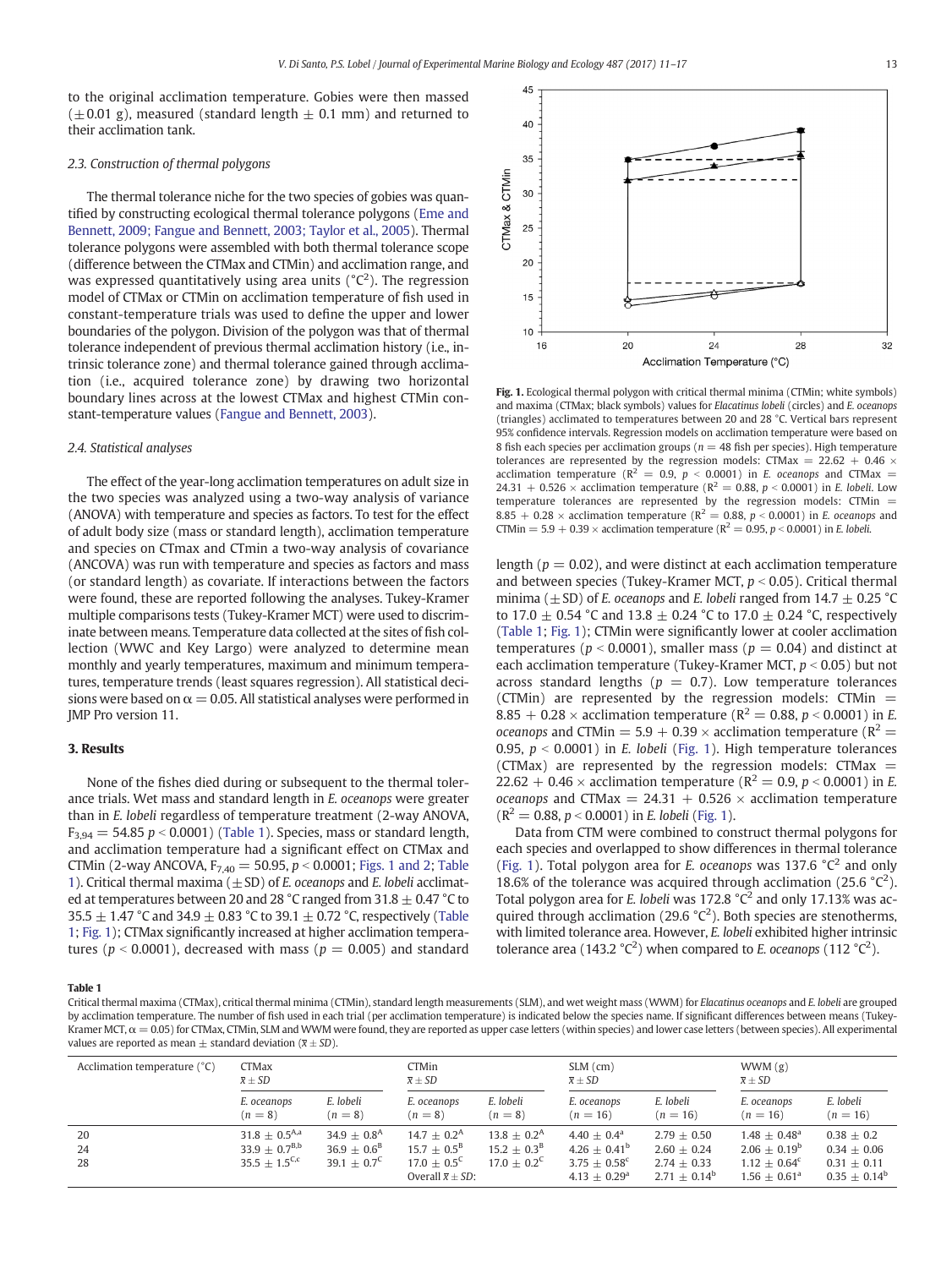

Fig. 2. Wet weight mass (WWM, g), standard length (SL, cm) and critical thermal maxima (CTMax,  $n = 24$  per species,  $n = 8$  per acclimation temperature) and minima (CTMin,  $n = 24$  per species,  $n = 8$  per acclimation temperature) in two species of cleaner gobies Elacatinus lobeli (square) and E. oceanops (closed circle), acclimated at three constant temperatures (T). Each symbol represents an individual fish.

Overall, mean annual, minimum and maximum temperatures at WWC and Key Largo differ (least squares regression,  $p < 0.01$ ). Temperature decreased to 19.7  $\pm$  0.4 °C in Key Largo and 24.6  $\pm$  0.3 °C at WWC  $(p < 0.0001; R<sup>2</sup> = 0.79)$  during the coldest month (January) with an mean T<sub>min</sub> of 21.6  $\pm$  0.4 °C (Key Largo) and 25.3  $\pm$  0.3 °C (WWC) (mean T<sub>min</sub>:  $p < 0.0001$ ,  $R^2 = 0.70$ ; Fig. 3). Temperature increased to 31.9  $\pm$  0.1 °C in Key Largo and 30.2  $\pm$  0.1 °C at WWC (p < 0.0001;  $R^2 = 0.77$ ) during the warmest month (August) with an mean T<sub>max</sub> of 31.4  $\pm$  0.2 °C (Key Largo) and 30.0  $\pm$  0.1 °C (WWC) (mean T<sub>max</sub>:  $p < 0.0001$ ;  $R^2 = 0.59$ ; Fig. 3).

### 4. Discussion

This study shows an increase in temperature tolerance in smaller cleaner gobies. In fact, the dwarf-size E. lobeli had higher CTMax and lower CTmin when compared to E. oceanops acclimated at the same constant temperatures. Thermal tolerance was also affected by acclimation temperature. The goby E. lobeli exhibited a wider (about 25%) thermal tolerance window than E. oceanops, but in both species most of the area was accounted for by intrinsic rather than acquired tolerance, suggesting that both species are stenothermic. The ecological thermal



Fig. 3. Monthly average temperatures (continuous line) and temperature trend (dotted line) at Key Largo, USA and Wee Wee Caye, Belize over ten years. Gap in data between 2008 and 2010 from Belize is due to loss of the temperature logger.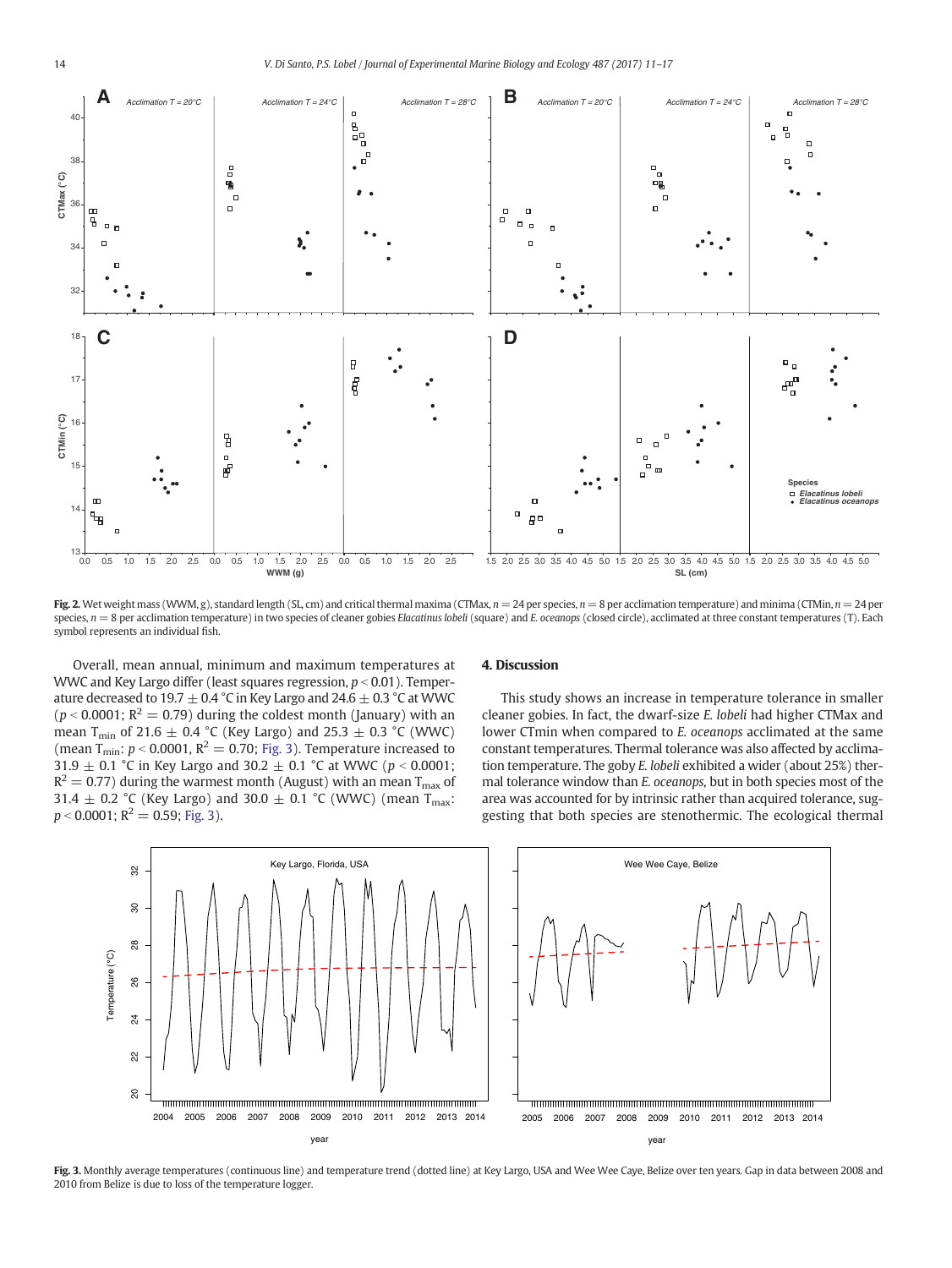polygon area size of these two gobies is comparable to those of extreme stenotherms such as Antarctic icefish of the family Nototheniidae [\(Somero and DeVries, 1967\)](#page-6-0). When compared to other species of tropical gobies, the species used in this study showed much smaller temperature tolerance areas. The common goby, Bathygobius fuscus, and the sandflat goby Bathygobius spp., have much wider tolerance areas, 829.1  $^{\circ}$ C<sup>2</sup> and 638.8  $^{\circ}$ C<sup>2</sup> respectively [\(Eme and Bennett, 2009\)](#page-5-0). Moreover, the acquired tolerance in these two species were two to threefold greater than the ones quantified for the cleaner gobies used in this study [\(Eme and Bennett, 2009\)](#page-5-0).

In the present study a common set of acclimation temperatures was chosen for both species, rather than using individual chronic temperatures, i.e. temperatures at which fishes cease to eat ([Currie et al.,](#page-5-0) [1998\)](#page-5-0), for two reasons: 1) chronic stress is known to affect body size [\(Gillooly et al., 2001](#page-5-0)) and 2) we wanted to use the same temperature treatments across species in a common garden experimental design. Therefore, the acclimation temperatures were chosen to ensure fish survival from juvenile to adult stage (~one year) in both species. It is possible that absolute thermal tolerance scope might have been slightly underestimated due to the experimental design and that gobies at different life stages may be able to acclimate to slightly higher or lower temperatures than juveniles and therefore increase their overall thermal tolerance. In this study however, the goal was to analyze the role of size on CTM and therefore the approach was to opt for a fixed, common set of long-term acclimation temperatures.

Smaller cleaner gobies exhibited higher thermal tolerance. As extreme seasonal temperatures are predicted to increase in frequency and magnitude with current climate change [\(Seneviratne et al., 2014](#page-6-0)), organisms have a higher chance of experiencing acute thermal stress. Larger fishes could exploit thermal patchiness in the environment during extreme events by selecting preferred temperatures in deeper water refugia [\(Di Santo and Bennett, 2011a\)](#page-5-0), albeit this hypothesis needs to be confirmed with field and laboratory studies. Furthermore, mass and acclimation temperature affected also low thermal tolerance significantly. The tendency to find larger aquatic ectotherms in colder environments has been widely documented in a number of vertebrates and invertebrates [\(Atkinson, 1994; Gillooly et al., 2001](#page-5-0)) and this response of body size to environmental temperature may be plastic or adaptive [\(Atkinson and Sibly, 1994](#page-5-0)). Although most studies focused on plastic responses of body size, there is some evidence that genetically larger individuals can be selected at low temperatures and some species show a latitudinal gradient in body size that correlates negatively with temperature ([Atkinson and Sibly, 1994; Di Santo, 2015; Partridge et al., 1994](#page-5-0)). In fact, large individuals may increase growth efficiency by reducing expensive respiratory surfaces at low temperatures. In this case, however, smaller fishes tended to be more tolerant to both lower and higher temperatures. Here are presented three possible hypotheses that may explain higher thermal tolerance in smaller gobies.

First, the slightly different environment experienced by these gobies on a daily and annual basis could explain the difference in tolerance. Daily thermal fluctuations in the environment have been found to increase thermal limits in ectotherms ([Kern et al., 2015](#page-5-0)). However, the present data do not seem to explain fully this general pattern. In fact, although average and mean maximum temperatures across the past decade were significantly higher at WWC when compared to Key Largo  $(-1 \degree C)$ , E. oceanops at Key Largo experience significantly higher temperature peaks ( $T_{\text{max}}$ ) during the hottest month of the year (~1.5 °C) than E. lobeli, and it would then be expected to observe higher thermal tolerance in the larger goby species that lives in more fluctuating environments [\(Chen et al., 2015](#page-5-0)). Therefore, in this system, mass and/or average temperature rather than  $T_{\text{max}}$  experienced in nature could justify the differences in thermal tolerance observed.

Second, differences in intraspecific thermal tolerances suggest that similar-age but smaller individuals are better able to cope with rapidly changing temperatures. Increased tolerance in smaller ectotherms may be associated with behavioral and ecological phenomena, such as

dominance and subordinance observed in social hierarchies, as seen in cleaner gobies ([Whiteman and Côté, 2004\)](#page-6-0), rather than a physiological effect of body mass per se. In fact, dominant and larger fishes are known to displace and limit subordinate and smaller individuals to marginal, low quality environments [\(Magnuson et al., 1979](#page-6-0)). Work by Bennett and co-authors has documented that smaller and juvenile fishes spend a prolonged period of time (sometimes years) in shallow nursery areas and are likely to experience wider thermal fluctuations than larger individuals ([DiGirolamo et al., 2012; Di Santo and Bennett, 2011a,](#page-5-0) [2011b; Fangue and Bennett, 2003; Wallman and Bennett, 2006](#page-5-0)). In freshwater post-glacial lakes, normal-size and dwarf salmonid fishes of the genus Coregonus are also known to partition resources according to temperature by segregating by depth and have modified digestive and growth processes to exploit their thermal niche [\(Ohlberger et al.,](#page-6-0) [2008\)](#page-6-0). The link between social interactions and habitat preferences should be further investigated to elucidate any role in thermal tolerance  $(Wong, 2012)$  $(Wong, 2012)$ 

Third, it has been suggested that thermal tolerance may be dictated by the capacity to deliver oxygen to tissues in fishes. The Oxygen-Capacity-Limited-Thermal-Tolerance (OCLTT) hypothesis suggests that oxygen availability limits both thermal tolerance and the maximum body size in ectotherms [\(Pörtner, 2010; Pörtner and Knust, 2007\)](#page-6-0). As temperature increases, metabolic rates and gill ventilation of fishes accelerate while dissolved oxygen decreases, thus creating a mismatch between oxygen demand and supply to the tissues [\(Pörtner and Farrell, 2008](#page-6-0)). The physiological limitation to higher thermal tolerance may be represented by the gill surface area ([Freedman and Noakes, 2002](#page-5-0); [Pauly,](#page-6-0) [2010\)](#page-6-0). Even if fishes may increase gill filaments volume with body size, gas-exchange occurs in the first mm length of the gill capillaries and therefore larger filaments would not directly enhance oxygen uptake [\(Freedman and Noakes, 2002](#page-5-0)). Furthermore, remodeling of respiratory surfaces and higher ventilation rates are metabolically expensive [\(Forster et al., 2012; Pauly, 2010; Verberk et al., 2011](#page-5-0)). Upper thermal limits and survival of eelpout (Zoarces viviparus) in the field are inversely correlated with size [\(Pörtner, 2010\)](#page-6-0). In addition, smaller fishes exhibit lower critical dissolved oxygen levels than larger fishes [\(Cech et al., 1979\)](#page-5-0), thus suggesting that small body size may confer a physiological advantage during acute temperature-related oxygen challenges ([Burleson et al., 2001](#page-5-0)). Indeed, hypoxia is known to reduce upper thermal tolerance in mudskipper, Periophthalmus kalolo, by 2 °C and in G. fuscus by 0.5 °C [\(Taylor et al., 2005\)](#page-6-0). These results align with the hypothesis that the Lilliput effect could be produced by dwarfing or the differential survival of smaller individuals as a response to environmental change ([Harries and Knorr, 2009\)](#page-5-0), in particular warming and shallow marginal settings ([Keller and Abramovich, 2009](#page-5-0)). During several past climatic shifts, biodiversity declined and many large organisms went extinct, resulting in the dominance of hypoxia- and temperature-tolerant smaller individuals ([Keller and Abramovich, 2009; Sun et](#page-5-0) [al., 2012\)](#page-5-0). Although the validity of the OCLTT has been debated ([Clark et](#page-5-0) [al., 2013; Jutfelt et al., 2014; Pörtner, 2014](#page-5-0)), it may help explain at least the upper temperature tolerance in smaller fishes. Further studies are however necessary to elucidate the mechanisms underlying wider thermal windows in smaller cleaner gobies.

#### 5. Conclusions

Results from this study suggest that smaller cleaner gobies tend to be more tolerant to acute changes in temperature when compared to larger conspecifics and congenerics, but comparisons with multiple species are needed to extend the observed pattern to other cleaner gobies (for taxonomic review of Caribbean Elacatinus spp., see [Randall and Lobel,](#page-6-0) [2009\)](#page-6-0) and more groups of fishes. A shift towards smaller body size could have a significant effect on interactions within marine communities by reducing overall fish biomass ([Perry et al., 2005](#page-6-0)). Although identifying responses to temperature challenges is useful in single species, it is difficult to predict shifts in multi-species interactions based solely on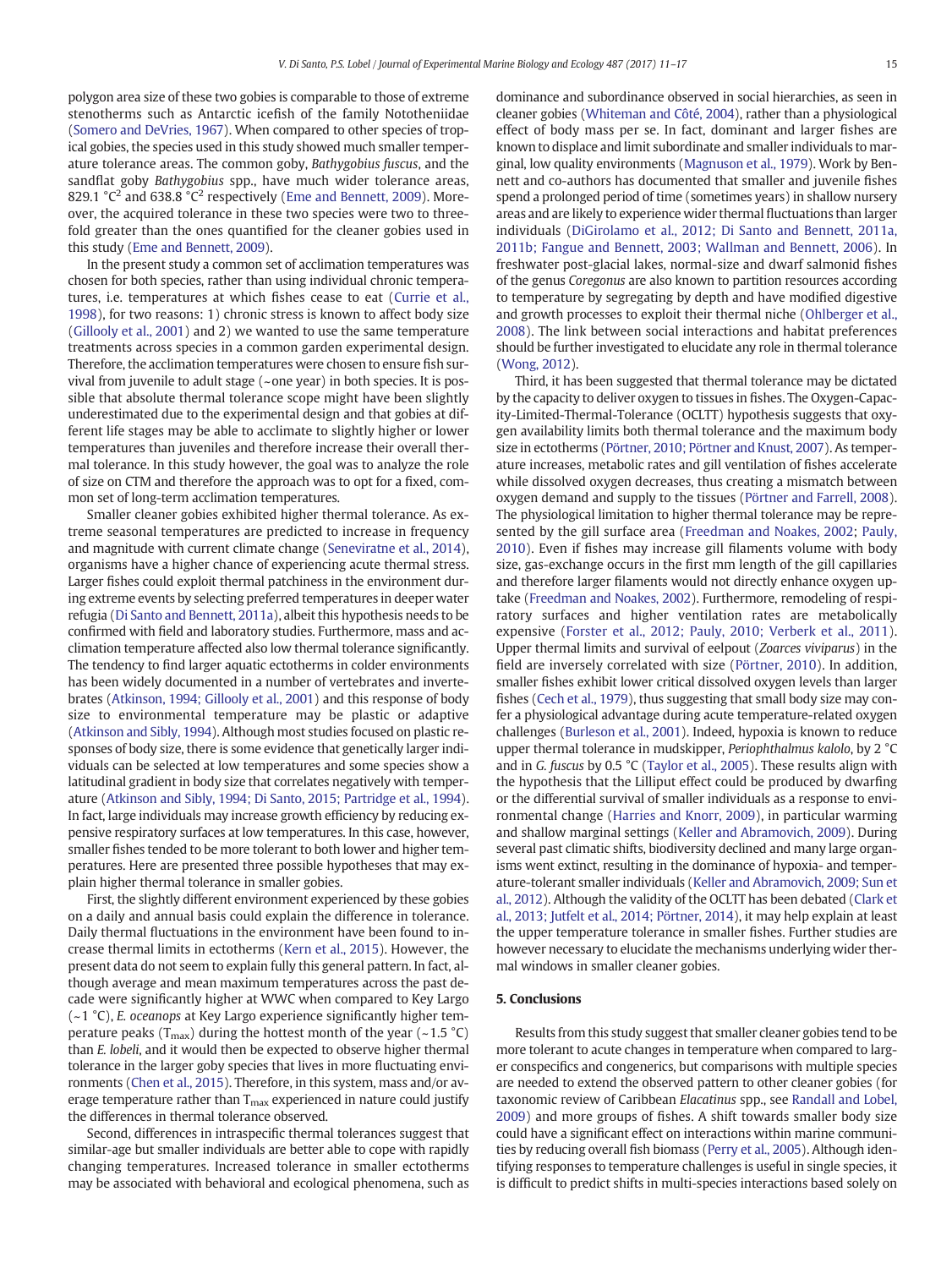<span id="page-5-0"></span>isolated or few thermal sensitivity tests. Nonetheless, as body size seems to be at least implicated in both thermal tolerance and sensitivity of cleaner gobies (Di Santo and Lobel, 2016), future studies could benefit from testing a wide range of different sized adult individuals rather than a narrow one, if the goal is to forecast more realistic responses of species to warming (Di Santo, 2016).

#### Acknowledgements

The authors thank Eric Widmaier, Pam Templer, John Mandelman, Jud Crawford and three anonymous reviewers for helpful comments and suggestions on an earlier version of the manuscript. Chris Kenaley helped with the analyses of the temperature data at the two sites. Elacatinus lobeli were collected with the help of many students at the Boston University Marine Program (Belize Fisheries Department, Marine Scientific Research Permit no. 000010-11). Valentina Di Santo was funded by the American Fisheries Society, Flying Sharks, The Oceanario de Lisboa, the Portuguese Association for the Study and Conservation of Elasmobranchs, and the Boston University Marine Program. The research was conducted under the approved Institutional Animal Care and Use protocol n. 11-041 at Boston University. [SS]

#### References

- Angilletta, M.J., Steury, T.D., Sears, M.W., 2004. Temperature, growth rate, and body size in ectotherms: fitting pieces of a life-history puzzle. Integr. Comp. Biol. 44:498–509. http://dx.doi.org[/10.1093/icb/44.6.498.](http://dx.doi.org/10.1093/icb/44.6.498)
- Atkinson, D., 1994. [Temperature and organism size: a biological law for ectotherms? Adv.](http://refhub.elsevier.com/S0022-0981(16)30242-8/rf0010) [Ecol. Res. 25, 1](http://refhub.elsevier.com/S0022-0981(16)30242-8/rf0010)–58.
- Atkinson, D., Sibly, R.M., 1994. [Why are organisms usually bigger in colder environments?](http://refhub.elsevier.com/S0022-0981(16)30242-8/rf0015) [Making sense of a life history puzzle. Trends Ecol. Evol. 12, 235](http://refhub.elsevier.com/S0022-0981(16)30242-8/rf0015)–239.
- Barrionuevo, W.R., Femandes, M.N., 1995. Critical thermal maxima and minima for curimbatá, Prochilodus scrofa Steindachner, of two different sizes. Aquac. Res. 26: 447–450. http://dx.doi.org/[10.1111/j.1365-2109.1995.tb00934.x.](http://dx.doi.org/10.1111/j.1365-2109.1995.tb00934.x)
- Baumann, H., Conover, D.O., 2011. Adaptation to climate change: contrasting patterns of thermal-reaction-norm evolution in Pacific versus Atlantic silversides. Proc. R. Soc. B Biol. Sci. 278:2265–2273. http://dx.doi.org[/10.1098/rspb.2010.2479.](http://dx.doi.org/10.1098/rspb.2010.2479)
- Becker, C., Genoway, R., 1979. Evaluation of the critical thermal maximum for determining thermal tolerance of freshwater fish. Environ. Biol. Fish 4:245–256. http://dx.doi. org[/10.1007/BF00005481](http://dx.doi.org/10.1007/BF00005481).
- Beitinger, T.L., Bennett, W.A., 2000. Quantification of the role of acclimation temperature in temperature tolerance of fishes. Environ. Biol. Fish 58:277–288. http://dx.doi.org/ [10.1023/A:1007618927527](http://dx.doi.org/10.1023/A:1007618927527).
- Bellard, C., Bertelsmeier, C., Leadley, P., Thuiller, W., Courchamp, F., 2012. [Impacts of cli](http://refhub.elsevier.com/S0022-0981(16)30242-8/rf0040)[mate change on the future of biodiversity. Ecol. Lett. 15, 365](http://refhub.elsevier.com/S0022-0981(16)30242-8/rf0040)–377.
- Bonin, J.D., Lee, R.M., Rinne, J.N., 1981. [Measuring thermal limits of](http://refhub.elsevier.com/S0022-0981(16)30242-8/rf0045) fish. Trans. Am. Fish. [Soc. 110, 662](http://refhub.elsevier.com/S0022-0981(16)30242-8/rf0045)–664.
- Burleson, M.L., Wilhelm, D.R., Smatresk, N.J., 2001. The influence of fi[sh size size on the](http://refhub.elsevier.com/S0022-0981(16)30242-8/rf0050) [avoidance of hypoxia and oxygen selection by largemouth bass. J. Fish Biol. 59,](http://refhub.elsevier.com/S0022-0981(16)30242-8/rf0050) 1336–[1349.](http://refhub.elsevier.com/S0022-0981(16)30242-8/rf0050)
- Cech Jr., J.J., Campagna, C.G., Mitchell, S.J., 1979. [Respiratory responses of largemouth bass](http://refhub.elsevier.com/S0022-0981(16)30242-8/rf0055) (Micropterus salmoides[\) to environmental changes in temperature and dissolved ox](http://refhub.elsevier.com/S0022-0981(16)30242-8/rf0055)[ygen. Trans. Am. Fish. Soc. 108, 166](http://refhub.elsevier.com/S0022-0981(16)30242-8/rf0055)–171.
- Chen, Z., Snow, M., Lawrence, C.S., Church, A.R., Narum, S.R., Devlin, R.H., Farrell, A.P., 2015. [Selection for upper thermal tolerance in rainbow trout \(](http://refhub.elsevier.com/S0022-0981(16)30242-8/rf0060)Oncorhynchus mykiss [Walbaum\). J. Exp. Biol. 218, 803](http://refhub.elsevier.com/S0022-0981(16)30242-8/rf0060)–812.
- Cheung, W.W.L., Sarmiento, J.L., Dunne, J., Frolicher, T.L., Lam, V.W.Y., Deng Palomares, M.L., Watson, R., Pauly, D., 2012. Shrinking of fishes exacerbates impacts of global ocean changes on marine ecosystems. Nat. Clim. Chang. 3:254–258. http://dx.doi. org[/10.1038/nclimate1691.](http://dx.doi.org/10.1038/nclimate1691)
- Clark, T.D., Donaldson, M.R., Pieperhoff, S., Drenner, S.M., Lotto, A., Cooke, S.J., Hinch, S.G., Patterson, D.A., Farrell, A.P., 2012. Physiological benefits of being small in a changing world: responses of coho salmon (Oncorhynchus kisutch) to an acute thermal challenge and a simulated capture event. PLoS One 7, e39079. http://dx.doi.org/[10.](http://dx.doi.org/10.1371/journal.pone.0039079) [1371/journal.pone.0039079](http://dx.doi.org/10.1371/journal.pone.0039079).
- Clark, T.D., Sandblom, E., Jutfelt, F., 2013. [Response to Farrell and to Pörtner and Giomi.](http://refhub.elsevier.com/S0022-0981(16)30242-8/rf0075) [J. Exp. Biol. 216, 4495](http://refhub.elsevier.com/S0022-0981(16)30242-8/rf0075)–4497.
- Cox, D.K., Gibbons, J., Sharitz, R., 1974. [Effects of Three Heating Rates on the Critical Ther](http://refhub.elsevier.com/S0022-0981(16)30242-8/rf0080)[mal Maximum of Bluegill. Oak Ridge National Lab., TN \(Savannah River Ecology Lab.,](http://refhub.elsevier.com/S0022-0981(16)30242-8/rf0080) [Aiken, SC \(USA\)\).](http://refhub.elsevier.com/S0022-0981(16)30242-8/rf0080)
- Currie, R.J., Bennett, W.A., Beitinger, T.L., 1998. [Critical thermal minima and maxima of](http://refhub.elsevier.com/S0022-0981(16)30242-8/rf0085) three freshwater game-fi[sh species acclimated to constant temperatures. Environ.](http://refhub.elsevier.com/S0022-0981(16)30242-8/rf0085) [Biol. Fish 51, 187](http://refhub.elsevier.com/S0022-0981(16)30242-8/rf0085)–200.
- Daufresne, M., Lengfellner, K., Sommer, U., 2009. [Global warming bene](http://refhub.elsevier.com/S0022-0981(16)30242-8/rf0090)fits the small in [aquatic ecosystems. Proc. Natl. Acad. Sci. 106, 12788](http://refhub.elsevier.com/S0022-0981(16)30242-8/rf0090).
- Di Santo, V., 2015. Ocean acidification exacerbates the impacts of global warming on embryonic little skate, Leucoraja erinacea (Mitchill). J. Exp. Mar. Biol. Ecol. 463:72–78. http://dx.doi.org[/10.1016/j.jembe.2014.11.006](http://dx.doi.org/10.1016/j.jembe.2014.11.006).
- Di Santo, V., 2016. Intraspecifi[c variation in physiological performance of a benthic elas](http://refhub.elsevier.com/S0022-0981(16)30242-8/rf0100)mobranch challenged by ocean acidifi[cation and warming. J. Exp. Biol. 219,](http://refhub.elsevier.com/S0022-0981(16)30242-8/rf0100) 1725–[1733.](http://refhub.elsevier.com/S0022-0981(16)30242-8/rf0100)
- Di Santo, V., Bennett, W.A., 2011a. Is post-feeding thermotaxis advantageous in elasmobranch fishes? J. Fish Biol. 78:195–207. http://dx.doi.org[/10.1111/j.1095-8649.2010.](http://dx.doi.org/10.1111/j.1095-8649.2010.02853.x) [02853.x](http://dx.doi.org/10.1111/j.1095-8649.2010.02853.x).
- Di Santo, V., Bennett, W.A., 2011b. [Effect of rapid temperature change on resting routine](http://refhub.elsevier.com/S0022-0981(16)30242-8/rf0110) [metabolic rates of two benthic elasmobranchs. Fish Physiol. Biochem. 37, 1](http://refhub.elsevier.com/S0022-0981(16)30242-8/rf0110)–6.
- Di Santo, V., Lobel, P.S., 2016. [Size affects digestive responses to increasing temperature in](http://refhub.elsevier.com/S0022-0981(16)30242-8/rf0115) fi[shes: physiological implications of being small under climate change. Mar. Ecol. 37,](http://refhub.elsevier.com/S0022-0981(16)30242-8/rf0115) 813–[820.](http://refhub.elsevier.com/S0022-0981(16)30242-8/rf0115)
- DiGirolamo, A.L., Gruber, S.H., Pomory, C.M., Bennett, W.A., 2012. [Diel temperature pat](http://refhub.elsevier.com/S0022-0981(16)30242-8/rf0120)[terns of juvenile lemon sharks](http://refhub.elsevier.com/S0022-0981(16)30242-8/rf0120) Negaprion brevirostris, in a shallow-water nursery. [J. Fish Biol. 80, 1436](http://refhub.elsevier.com/S0022-0981(16)30242-8/rf0120)–1448.
- Eme, J., Bennett, W.A., 2009. [Critical thermal tolerance polygons of tropical marine](http://refhub.elsevier.com/S0022-0981(16)30242-8/rf0125) fishes [from Sulawesi, Indonesia. J. Therm. Biol. 34, 220](http://refhub.elsevier.com/S0022-0981(16)30242-8/rf0125)–225.
- Fangue, N.A., Bennett, W.A., 2003. [Thermal tolerance responses of laboratory-acclimated](http://refhub.elsevier.com/S0022-0981(16)30242-8/rf0130) [and seasonally acclimatized Atlantic stingray,](http://refhub.elsevier.com/S0022-0981(16)30242-8/rf0130) Dasyatis sabina. Copeia 315–325.
- Forster, J., Hirst, A.G., Atkinson, D., 2012. [Warming-induced reductions in body size are](http://refhub.elsevier.com/S0022-0981(16)30242-8/rf0135) [greater in aquatic than terrestrial species. Proc. Natl. Acad. Sci. U. S. A. 109,](http://refhub.elsevier.com/S0022-0981(16)30242-8/rf0135) 19310–[19314.](http://refhub.elsevier.com/S0022-0981(16)30242-8/rf0135)
- Freedman, J.A., Noakes, D.L., 2002. [Why are there no really big bony](http://refhub.elsevier.com/S0022-0981(16)30242-8/rf0140) fishes? A point-of[view on maximum body size in teleosts and elasmobranchs. Rev. Fish Biol. Fish. 12,](http://refhub.elsevier.com/S0022-0981(16)30242-8/rf0140) 403–[416.](http://refhub.elsevier.com/S0022-0981(16)30242-8/rf0140)
- Fry, F.E.J., 1947. [Effects of the Environment on Animal Activity. University of Toronto](http://refhub.elsevier.com/S0022-0981(16)30242-8/rf0145) [Press, Toronto.](http://refhub.elsevier.com/S0022-0981(16)30242-8/rf0145)
- Fry, F.E.J., 1971. [1 The effect of environmental factors on the physiology of](http://refhub.elsevier.com/S0022-0981(16)30242-8/rf0150) fish. In: Hoar, [W.S., Randall, D.J. \(Eds.\), Fish Physiology, Environmental Relations and Behavior. Ac](http://refhub.elsevier.com/S0022-0981(16)30242-8/rf0150)[ademic Press, pp. 1](http://refhub.elsevier.com/S0022-0981(16)30242-8/rf0150)–98.
- Fry, F.E.J., Hart, J.S., 1948. [The relation of temperature to oxygen consumption in the gold](http://refhub.elsevier.com/S0022-0981(16)30242-8/rf0155)fi[sh. Biol. Bull. 94, 66](http://refhub.elsevier.com/S0022-0981(16)30242-8/rf0155)–77.
- Gardner, J.L., Peters, A., Kearney, M.R., Joseph, L., Heinsohn, R., 2011. Declining body size: a third universal response to warming? Trends Ecol. Evol. 26:285–291. http://dx.doi. org[/10.1016/j.tree.2011.03.005.](http://dx.doi.org/10.1016/j.tree.2011.03.005)
- Genner, M.J., Sims, D.W., Southward, A.J., Budd, G.C., Masterson, P., Mchugh, M., Rendle, P., Southall, E.J., Wearmouth, V.J., Hawkins, S.J., 2010. Body size-dependent responses of a marine fish assemblage to climate change and fishing over a century-long scale. Glob. Chang. Biol. 16:517–527. http://dx.doi.org[/10.1111/j.1365-2486.2009.02027.x.](http://dx.doi.org/10.1111/j.1365-2486.2009.02027.x)
- Gillooly, J.F., Brown, J.H., West, G.B., Savage, V.M., Charnov, E.L., 2001. [Effects of size and](http://refhub.elsevier.com/S0022-0981(16)30242-8/rf0170) [temperature on metabolic rate. Science 293, 2248](http://refhub.elsevier.com/S0022-0981(16)30242-8/rf0170)–2251.
- Gilman, S.E., Urban, M.C., Tewksbury, J., Gilchrist, G.W., Holt, R.D., 2010. A framework for community interactions under climate change. Trends Ecol. Evol. 25:325–331. http:// dx.doi.org[/10.1016/j.tree.2010.03.002](http://dx.doi.org/10.1016/j.tree.2010.03.002).
- Harley, C.D.G., Randall Hughes, A., Hultgren, K.M., Miner, B.G., Sorte, C.J.B., Thornber, C.S., Rodriguez, L.F., Tomanek, L., Williams, S.L., 2006. The impacts of climate change in coastal marine systems. Ecol. Lett. 9:228–241. http://dx.doi.org/[10.1111/j.1461-](http://dx.doi.org/10.1111/j.1461-0248.2005.00871.x) [0248.2005.00871.x](http://dx.doi.org/10.1111/j.1461-0248.2005.00871.x).
- Harries, P.J., Knorr, P.O., 2009. What does the 'Lilliput Effect' [mean? Palaeogeogr.](http://refhub.elsevier.com/S0022-0981(16)30242-8/rf0185) [Palaeoclimatol. Palaeoecol. 284, 4](http://refhub.elsevier.com/S0022-0981(16)30242-8/rf0185)–10.
- Helmuth, B., Broitman, B.R., Yamane, L., Gilman, S.E., Mach, K., Mislan, K.A.S., Denny, M.W., 2010. [Organismal climatology: analyzing environmental variability at scales relevant](http://refhub.elsevier.com/S0022-0981(16)30242-8/rf0190) [to physiological stress. J. Exp. Biol. 213, 995.](http://refhub.elsevier.com/S0022-0981(16)30242-8/rf0190)
- Horne, C.R., Hirst, A., Atkinson, D., 2015. [Temperature-size responses match latitudinal](http://refhub.elsevier.com/S0022-0981(16)30242-8/rf0195)[size clines in arthropods, revealing critical differences between aquatic and terrestrial](http://refhub.elsevier.com/S0022-0981(16)30242-8/rf0195) [species. Ecol. Lett. 18, 327](http://refhub.elsevier.com/S0022-0981(16)30242-8/rf0195)–335.
- IPCC, 2013. [Climate change: the Assessment reports of the intergovernmental panel on](http://refhub.elsevier.com/S0022-0981(16)30242-8/rf0200) [climate change. The Physical Science Basis. Working Group I Contribution to the](http://refhub.elsevier.com/S0022-0981(16)30242-8/rf0200) [Fifth Assessment Report of the Intergovernmental Panel on Climate Change, Cam](http://refhub.elsevier.com/S0022-0981(16)30242-8/rf0200)[bridge, UK and New York, USA](http://refhub.elsevier.com/S0022-0981(16)30242-8/rf0200).
- Jutfelt, F., Gräns, A., Jönsson, E., Wiklander, K., Seth, H., Olsson, C., ... Sandblom, E., 2014. Response to '[How and how not to investigate the oxygen and capacity limitation of](http://refhub.elsevier.com/S0022-0981(16)30242-8/rf0205) [thermal tolerance \(OCLTT\) and aerobic scope](http://refhub.elsevier.com/S0022-0981(16)30242-8/rf0205)–remarks on the article by Gräns et al.'[. J. Exp. Biol. 21724, 4433](http://refhub.elsevier.com/S0022-0981(16)30242-8/rf0205)–4435.
- Kappelle, M., Van Vuuren, M.M.I., Baas, P., 1999. [Effects of climate change on biodi](http://refhub.elsevier.com/S0022-0981(16)30242-8/rf0210)versity: a review and identifi[cation of key research issues. Biodivers. Conserv.](http://refhub.elsevier.com/S0022-0981(16)30242-8/rf0210) [8, 1383](http://refhub.elsevier.com/S0022-0981(16)30242-8/rf0210)–1397.
- Karl, I., Stoks, R., De Block, M., Janowitz, S.A., Fischer, K., 2011. Temperature extremes and butterfly fitness: conflicting evidence from life history and immune function. Glob. Chang. Biol. 17:676–687. http://dx.doi.org/[10.1111/j.1365-2486.2010.02277.](http://dx.doi.org/10.1111/j.1365-2486.2010.02277)
- Keller, G., Abramovich, S., 2009. [Lilliput effect in late Maastrichtian planktic foraminifera:](http://refhub.elsevier.com/S0022-0981(16)30242-8/rf0220) [response to environmental stress. Palaeogeogr. Palaeoclimatol. Palaeoecol. 284,](http://refhub.elsevier.com/S0022-0981(16)30242-8/rf0220) [47](http://refhub.elsevier.com/S0022-0981(16)30242-8/rf0220)–62.
- Kern, P., Cramp, R.L., Franklin, C.E., 2015. [Physiological responses of ectotherms to daily](http://refhub.elsevier.com/S0022-0981(16)30242-8/rf0225) [temperature variation. J. Exp. Biol. \(jeb.123166\)](http://refhub.elsevier.com/S0022-0981(16)30242-8/rf0225).
- Landry, L., Vincent, W.F., Bernatchez, L., 2007. [Parallel evolution of lake white](http://refhub.elsevier.com/S0022-0981(16)30242-8/rf0230)fish dwarf [ecotypes in association with limnological features of their adaptive landscape.](http://refhub.elsevier.com/S0022-0981(16)30242-8/rf0230) [J. Evol. Biol. 20, 971](http://refhub.elsevier.com/S0022-0981(16)30242-8/rf0230)–984.
- Leadley, P., Pereira, H.M., Alkemade, R., Fernandez-Manjarres, J.F., Proenca, V., Scharlemann, J.P.W., Walpole, M.J., 2010. [Biodiversity scenarios: projections of 21st](http://refhub.elsevier.com/S0022-0981(16)30242-8/rf0235) [century change in biodiversity and associated ecosystem services. In: Diversity](http://refhub.elsevier.com/S0022-0981(16)30242-8/rf0235) [SotCoB \(Ed.\), Secretariat of the Convention on Biological Diversity. Secretariat of](http://refhub.elsevier.com/S0022-0981(16)30242-8/rf0235) [the Convention on Biological Diversity, Montreal. Technical Series No. 50, pp. 1](http://refhub.elsevier.com/S0022-0981(16)30242-8/rf0235)–132.
- Lutterschmidt, W.I., Hutchison, V.H., 1997a. [The critical thermal maximum: data to sup](http://refhub.elsevier.com/S0022-0981(16)30242-8/rf0240)port the onset of spasms as the defi[nitive end point. Can. J. Zool. 75, 1553](http://refhub.elsevier.com/S0022-0981(16)30242-8/rf0240)–1560.
- Lutterschmidt, W.I., Hutchison, V.H., 1997b. [The critical thermal maximum: history and](http://refhub.elsevier.com/S0022-0981(16)30242-8/rf0245) [critique. Can. J. Zool. 75, 1561](http://refhub.elsevier.com/S0022-0981(16)30242-8/rf0245)–1574.